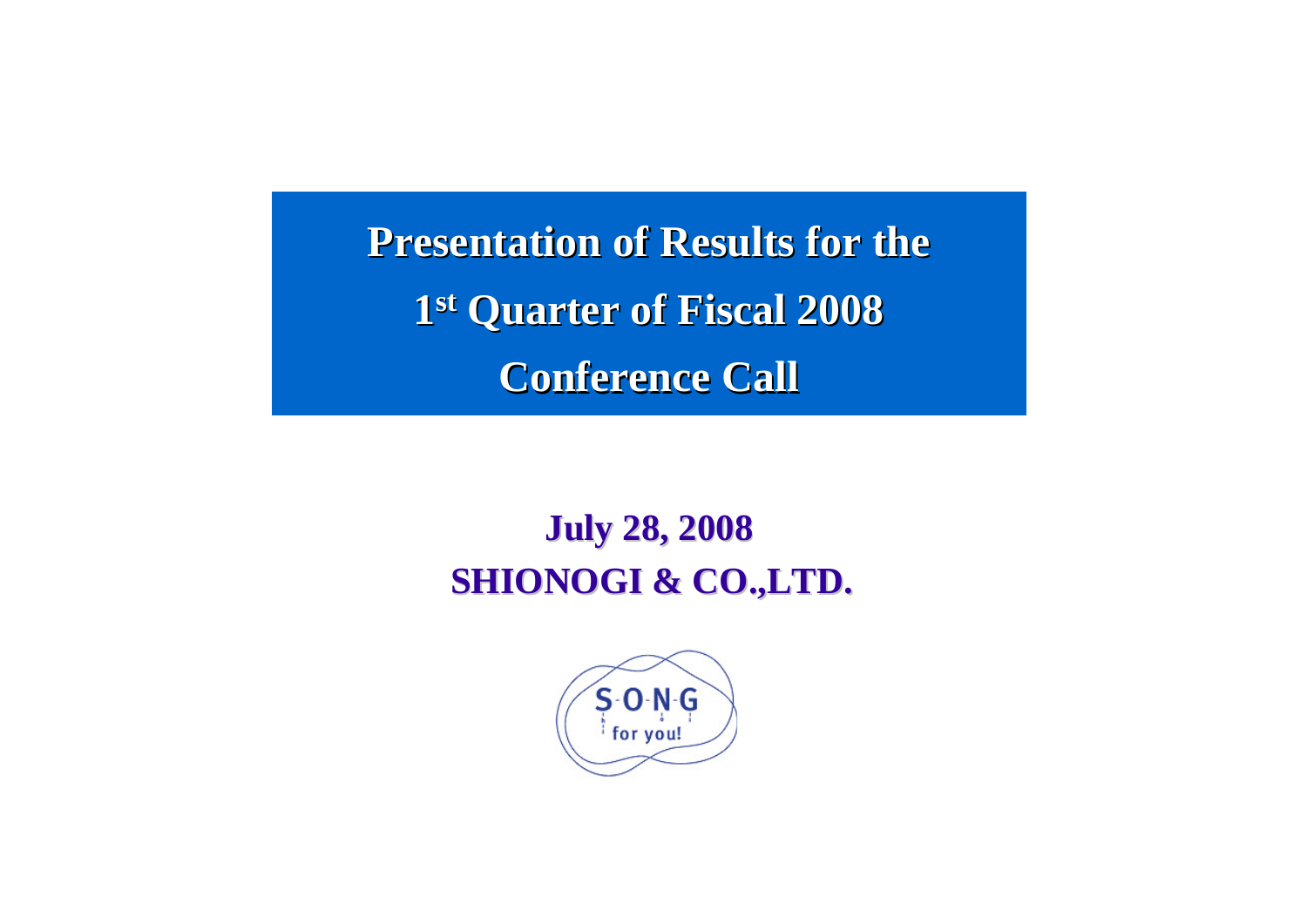

## **Forward Forward-Looking Statements Looking Statements**

- $\mathbb{Z}$ This presentation contains forward-looking statements. These statements are based on expectations in light of the information currently available, assumptions that are subject to risks and uncertainties which **could cause actual results to could cause actual results to differ materially from these differ materially from these statements. statements.**
- a) Risks and uncertainties include general domestic and international economic conditions such as general industry and market conditions, and changes of interest rate and currency exchange rate. These risks and uncertainties particularly apply with respect to product-related forward-looking statements. Product risks and uncertainties include, but are not limited to, completion and discontinuation of clinical trials; **obtaining regulatory approvals; claims and concerns about product safety and efficacy; technological advances; adverse outcome of important litigation; domestic and foreign healthcare reforms and changes** of laws and regulations. Also for existing products, there are manufacturing and marketing risks, which include, but are not limited to, inability to build production capacity to meet demand, unavailability of raw **materials and entry of competitive products. materials and entry of competitive products.**
- u The company disclaims any intention or obligation to update or revise any forward-looking statements **whether as a result of new information, future events or otherwise.**
- ш **This material contains information on pharmaceuticals (including compounds under development), but** this information is not intended to make any representations or advertisements regarding the efficacy or **effectiveness of these prepar effectiveness of these preparations nor provide medical ad ations nor provide medical advice of any kinds. vice of any kinds.**

1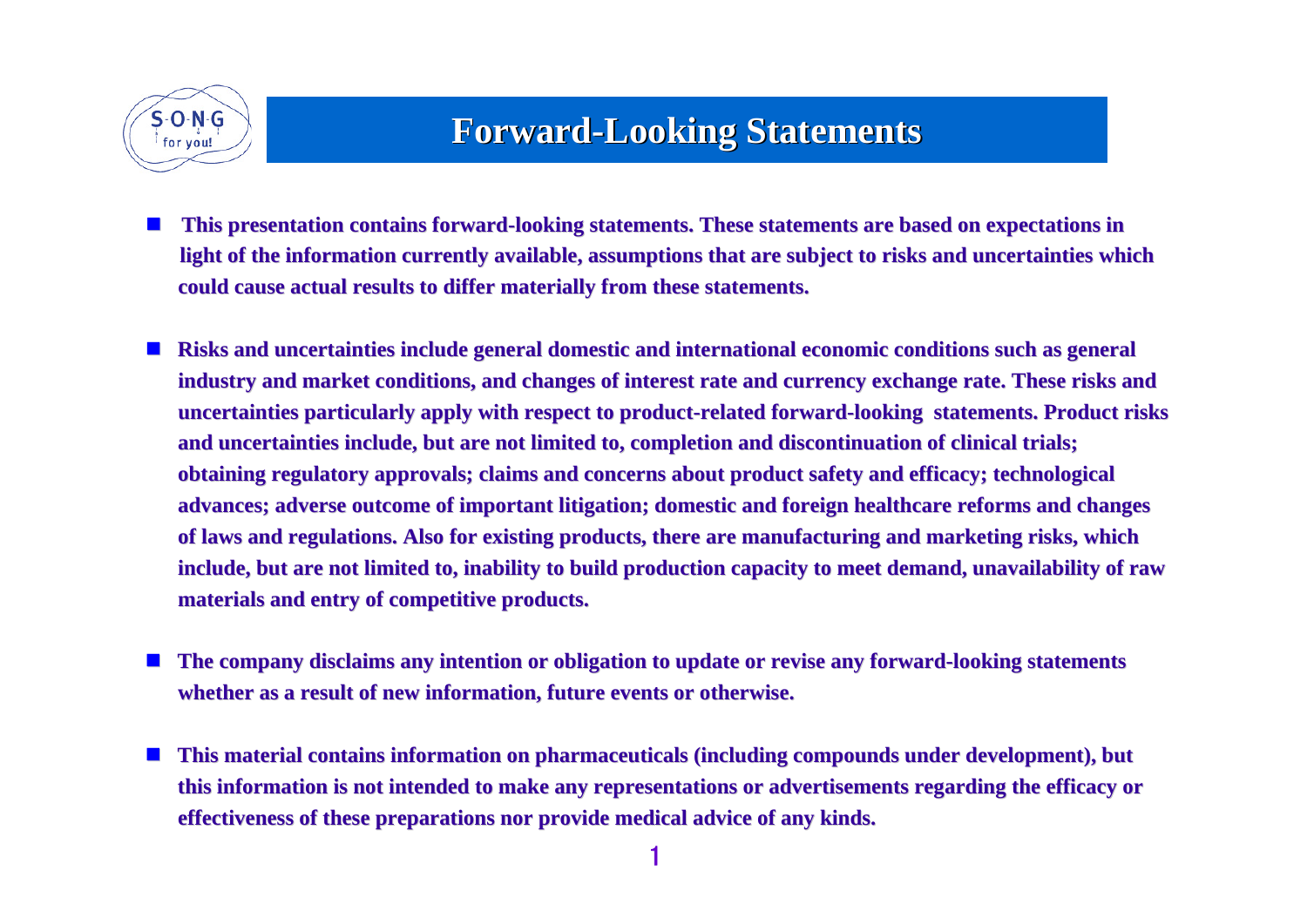

## **Contents Contents**

| <b>Overview of 1st Quarter Results</b>              | <b>Page</b>      |
|-----------------------------------------------------|------------------|
| <b>Financial Results</b>                            | $\boldsymbol{3}$ |
| <b>Financial Position</b>                           | 4                |
| <b>Cash Flows</b>                                   | 5                |
| <b>Sales by Segment</b>                             | 6                |
| <b>Overview of P/L Statement</b>                    | 7                |
| <b>Highlights of Consolidated Financial Results</b> | 8                |
| <b>Pipeline</b>                                     |                  |
| <b>Pipeline Update (Since May, 2008)</b>            |                  |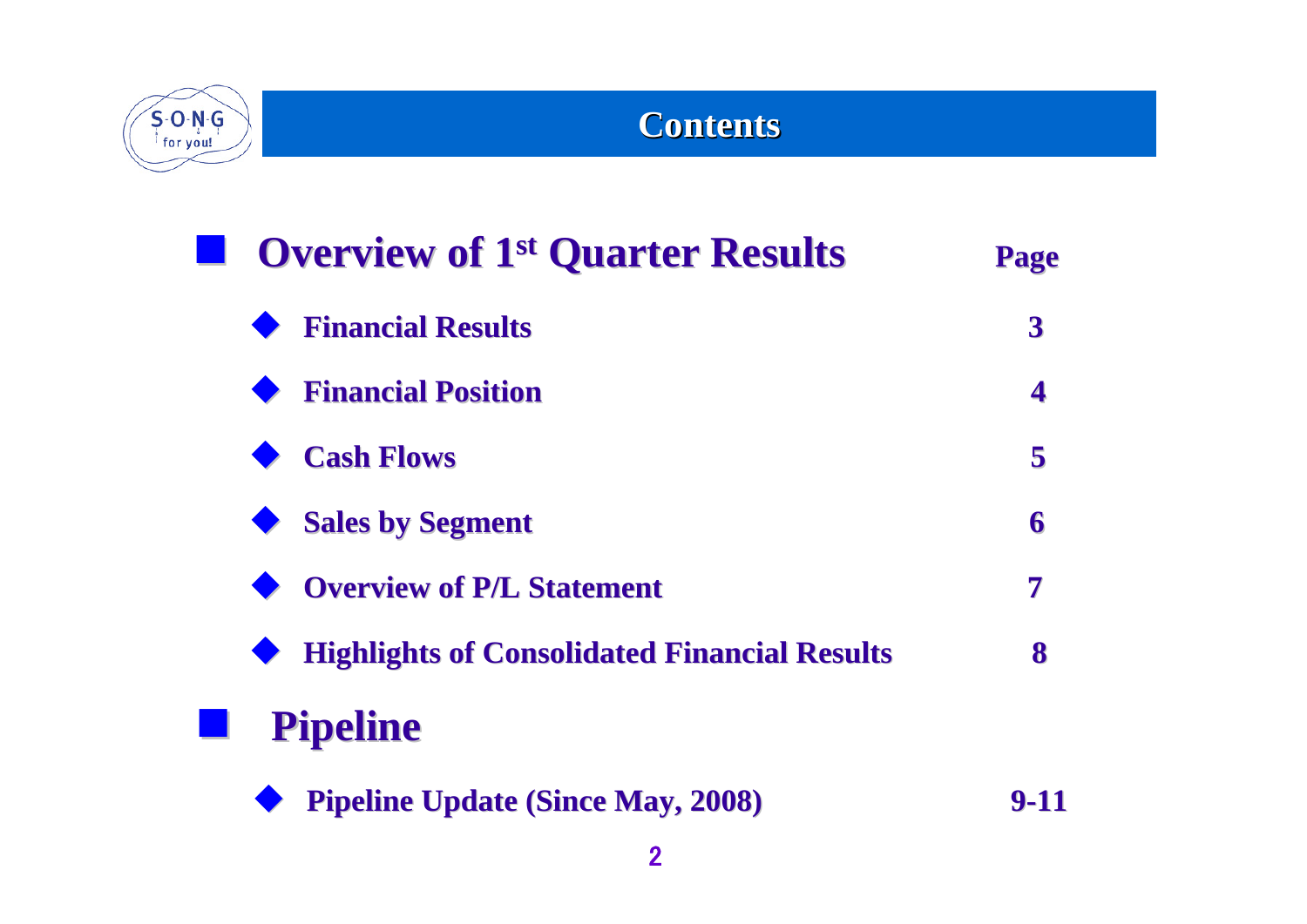

## **Financial Results (Consolidated & Non-Consolidated)**

| <b>Billions of ven</b> |
|------------------------|
|------------------------|

| $\langle$ Consolidated $\rangle$     | <b>Apr.1-Jun.30</b> | <b>Apr.1-Jun.30</b> | <b>Y</b> on Y change |
|--------------------------------------|---------------------|---------------------|----------------------|
|                                      | 2008                | 2007                | (%)                  |
| <b>Net sales</b>                     | 51.7                | 50.2                | 3.0                  |
| <b>Operating income</b>              | 8.0                 | 7.9                 | 1.1                  |
| <b>Ordinary income</b>               | 8.3                 | 8.5                 | (2.1)                |
| <b>Net income</b>                    | 5.3                 | 5.3                 | 0.3                  |
| $\langle$ Non-consolidated $\rangle$ |                     |                     |                      |
| <b>Net sales</b>                     | 49.5                | 48.1                | 2.9                  |
| <b>Operating income</b>              | 7.2                 | 7.3                 | (1.5)                |
| <b>Ordinary income</b>               | 8.2                 | 8.6                 | (3.8)                |
| <b>Net income</b>                    | 5.5                 | 5.4                 | 0.7                  |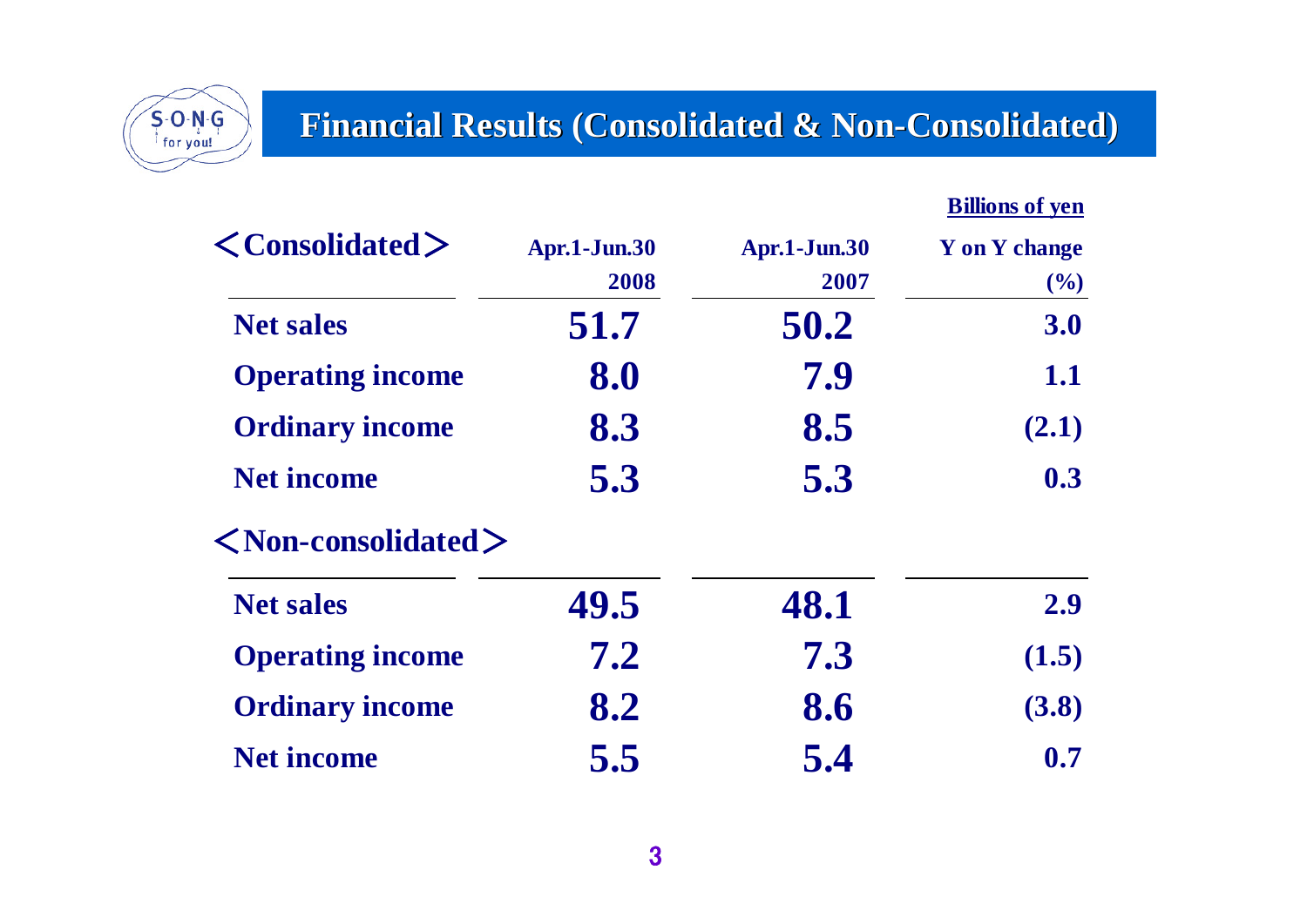

## **Financial Position**

#### **Billions of yen**

| $\leq$ Financial position $>$ |           |           |               |
|-------------------------------|-----------|-----------|---------------|
|                               | 6/30/2008 | 3/31/2008 | <b>Change</b> |
| <b>Total assets</b>           | 420.6     | 413.7     | 6.9           |
| <b>Net assets</b>             | 345.9     | 342.2     | 3.7           |
| Equity ratio $(\% )$          | 82.2      | 82.7      | (0.5)         |
| Net assets per share (yen)    | 1,031.66  | 1,020.31  | 11.35         |

## **Total assets**

**Investment in securities increased due to the rise in share prices.**

## **Net assets**

 **Valuation difference on available-for-sale securities increased due to the rise in share prices.**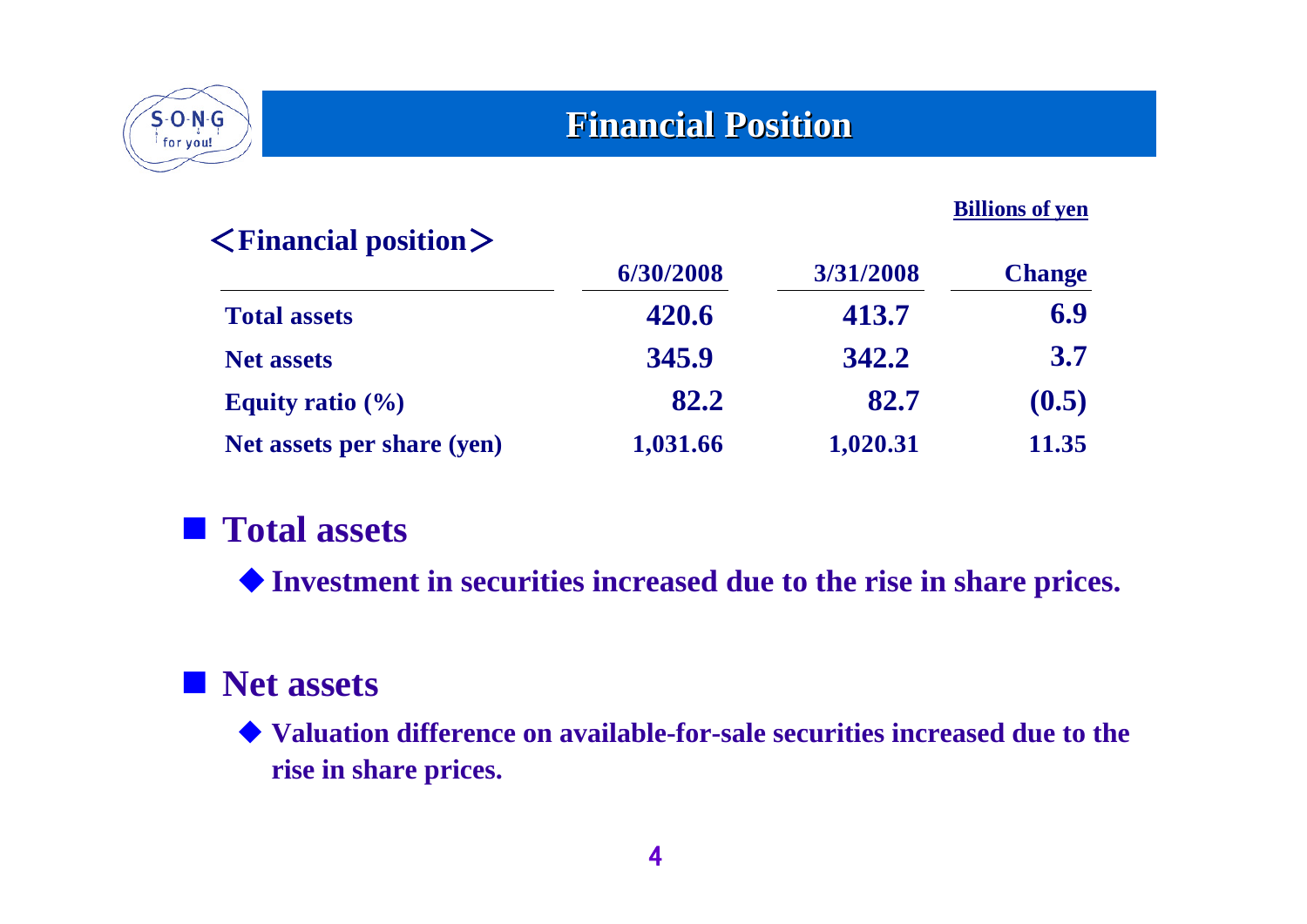

**Cash Flows Cash Flows**

**Billions of yen**

| $\langle$ Cash flows $\rangle$                      | <b>Apr.1-Jun.30</b><br>2008 | <b>Apr.1-Jun.30</b><br>2007 | <b>Y</b> on <b>Y</b><br>change |
|-----------------------------------------------------|-----------------------------|-----------------------------|--------------------------------|
| Net cash provided by operating<br><b>activities</b> | 8.6                         | 0.3                         | 8.3                            |
| Net cash used in investing activities               | (3.8)                       | (1.9)                       | (1.9)                          |
| Net cash used in financing activities               | (4.2)                       | (2.9)                       | (1.3)                          |
| <b>Total</b>                                        | 0.4                         | (4.5)                       | 4.9                            |
| Cash & cash equivalents at the end<br>of period     | 67.8                        | 70.0                        |                                |

**Net cash provided by operating activities**

**Increased significantly compared to the same period of the previous fiscal year thanks to the reduction of running costs necessary for operating activities, while income before income taxes slightly decreased.**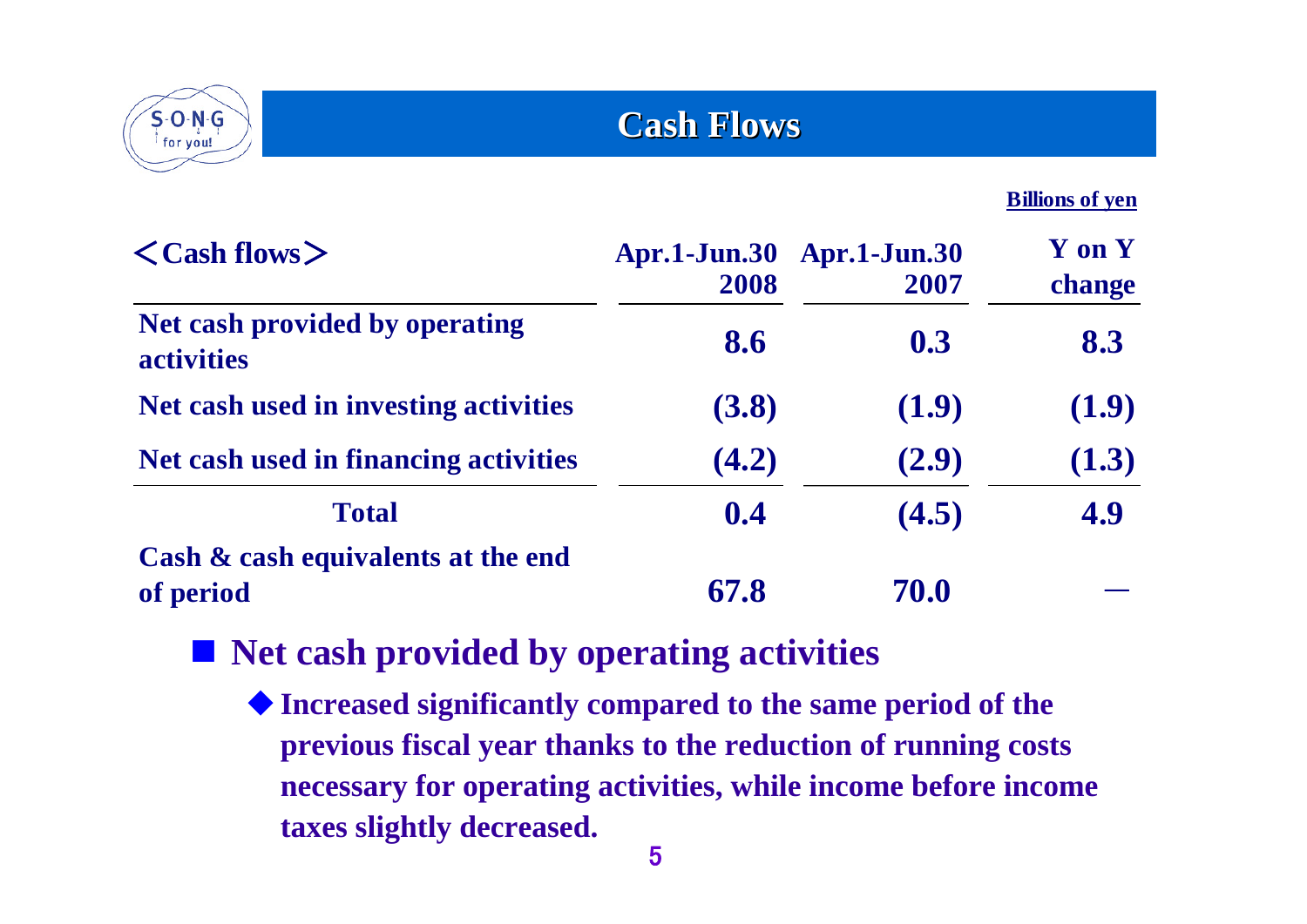

## **Sales by Segment (Consolidated)**

|                                   | 1st half    | <b>Apr.1-Jun.30</b> |              | <b>Apr.1-Jun.30</b> | <b>Y</b> on <b>Y</b> |
|-----------------------------------|-------------|---------------------|--------------|---------------------|----------------------|
| <b>Billions of yen</b>            | 2008        | 2008                | % progress   | 2007                | change               |
|                                   | (Forecast)  | (Results)           | vs. 1st half | (Results)           | $($ %)               |
| <b>Prescription drugs</b>         | 76.5        | 38.0                | 49.8         | 37.8                | 0.5                  |
| <b>Flomox</b>                     | 11.5        | 6.1                 | 53.2         | 6.5                 | (5.8)                |
| Crestor                           | 8.0         | 3.8                 | 47.4         | 1.9                 | 99.9                 |
| Rinderon                          | 5.3         | 2.6                 | 48.9         | 2.7                 | (2.4)                |
| <b>Flumarin</b>                   | 5.6         | 2.5                 | 44.4         | 3.0                 | (17.3)               |
| Vancomycin                        | 4.8         | 2.3                 | 48.9         | 3.0                 | (22.2)               |
| Imunace                           | 5.3         | 2.0                 | 38.5         | 3.2                 | (35.4)               |
| Oxycontin                         | 3.9         | 2.0                 | 52.5         | 1.6                 | 27.7                 |
| Claritin                          | 3.3         | 1.8                 | 53.1         | 1.6                 | 6.4                  |
| Irbetan                           | 0.6         | 0.8                 | 129.7        |                     |                      |
| Finibax                           | 1.6         | 0.6                 | 38.4         | 0.5                 | 16.5                 |
| Avelox                            | 1.1         | 0.4                 | 38.0         | 0.4                 | 14.2                 |
| <b>Export/overseas operations</b> | 3.7         | 1.9                 | 52.2         | 1.5                 | 25.4                 |
| <b>Contract manufacturing</b>     | 2.9         | 1.2                 | 41.9         | 0.9                 | 22.5                 |
| <b>OTC</b> products               | 2.8         | 1.4                 | 51.1         | 1.4                 | (2.6)                |
| <b>Diagnostics</b>                | 1.7         | 0.9                 | 54.3         | 0.9                 | 0.6                  |
| <b>Royalty income</b>             | <b>17.0</b> | 7.5                 | 44.4         | 6.9                 | 9.5                  |
| Crestor                           | 16.0        | 7.2                 | 45.2         | 6.7                 | 8.3                  |
| <b>Real estate &amp; others</b>   | 1.4         | 0.6                 | 43.7         | 0.5                 | 14.5                 |
| <b>Total</b>                      | 106.0       | 51.7                | 48.8         | 50.2                | 3.0                  |

\***Sales of prescription drugs are shown on a non-consolidated basis.**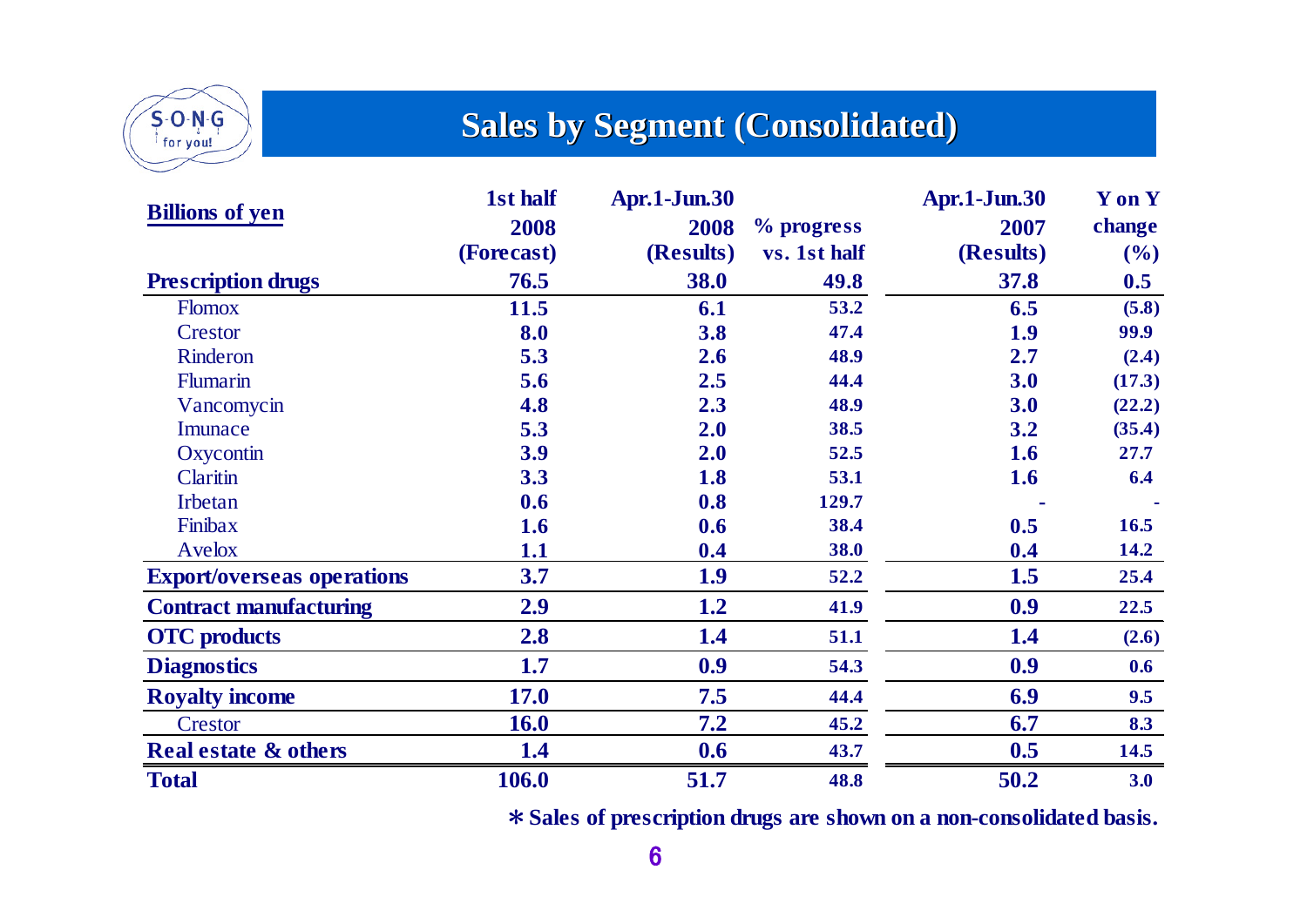

## **Overview of P/L Statement**

| <b>Billions of yen</b>                     | 1st half             | <b>Apr.1-Jun.30</b> |              | <b>Apr.1-Jun.30</b> | Y on Y  |
|--------------------------------------------|----------------------|---------------------|--------------|---------------------|---------|
|                                            | 2008                 | 2008                | % progress   | 2007                | change  |
|                                            | (Forecast)           | (Results)           | vs. 1st half | (Results)           | $($ %)  |
| <b>Net sales</b>                           | 106.0                | 51.7                | 48.8         | 50.2                | 3.0     |
| [Royalty income]                           | [17.0]               | $\left[7.5\right]$  | 44.4         | [6.9]               | $[9.5]$ |
|                                            | 30.2                 | 32.0                |              | 32.1                |         |
|                                            | $\lceil 36.0 \rceil$ | $\left[37.4\right]$ |              | $[37.2]$            |         |
| <b>Cost of sales</b>                       | <b>32.0</b>          | 16.5                | 51.7         | <b>16.1</b>         | 2.6     |
| <b>Gross profit</b>                        | 74.0                 | 35.1                | 47.6         | 34.1                | $3.2$   |
|                                            | 53.3                 | 52.4                |              | 52.0                |         |
| <b>SG &amp; A expenses</b>                 | 56.5                 | 27.1                | 48.0         | 26.1                | 3.8     |
| Selling, general & administrative          |                      |                     |              |                     |         |
| expenses                                   | 32.5                 | 16.6                | 51.1         | 16.3                | 1.4     |
| <b>Research &amp; development expenses</b> | 24.0                 | 10.4                | 43.7         | 9.7                 | 7.8     |
|                                            | 16.5                 | 15.6                |              | 15.9                |         |
| <b>Operating income</b>                    | <b>17.5</b>          | 8.0                 | 46.2         | 7.9                 | 1.1     |
| Non-operating gain & loss                  |                      | 0.2                 |              | 0.5                 |         |
|                                            | 16.5                 | 16.2                |              | <b>17.0</b>         |         |
| <b>Ordinary income</b>                     | 17.5                 | 8.3                 | 47.8         | 8.5                 | (2.1)   |
| <b>Extraordinary gain &amp; loss</b>       |                      | $\boldsymbol{0}$    |              | 0.2                 |         |
| Income before income taxes                 |                      |                     |              |                     | (5.9)   |
| & minority interests                       | <b>17.5</b>          | 8.2                 | 47.3         | 8.8                 |         |
| Income taxes & minority interests          | 6.5                  | 2.8                 | 44.5         | 3.4                 | (15.5)  |
|                                            | 10.4                 | 10.4                |              | 10.7                |         |
| <b>Net income</b>                          | <b>11.0</b>          | 5.3                 | 49.0         | 5.3                 | 0.3     |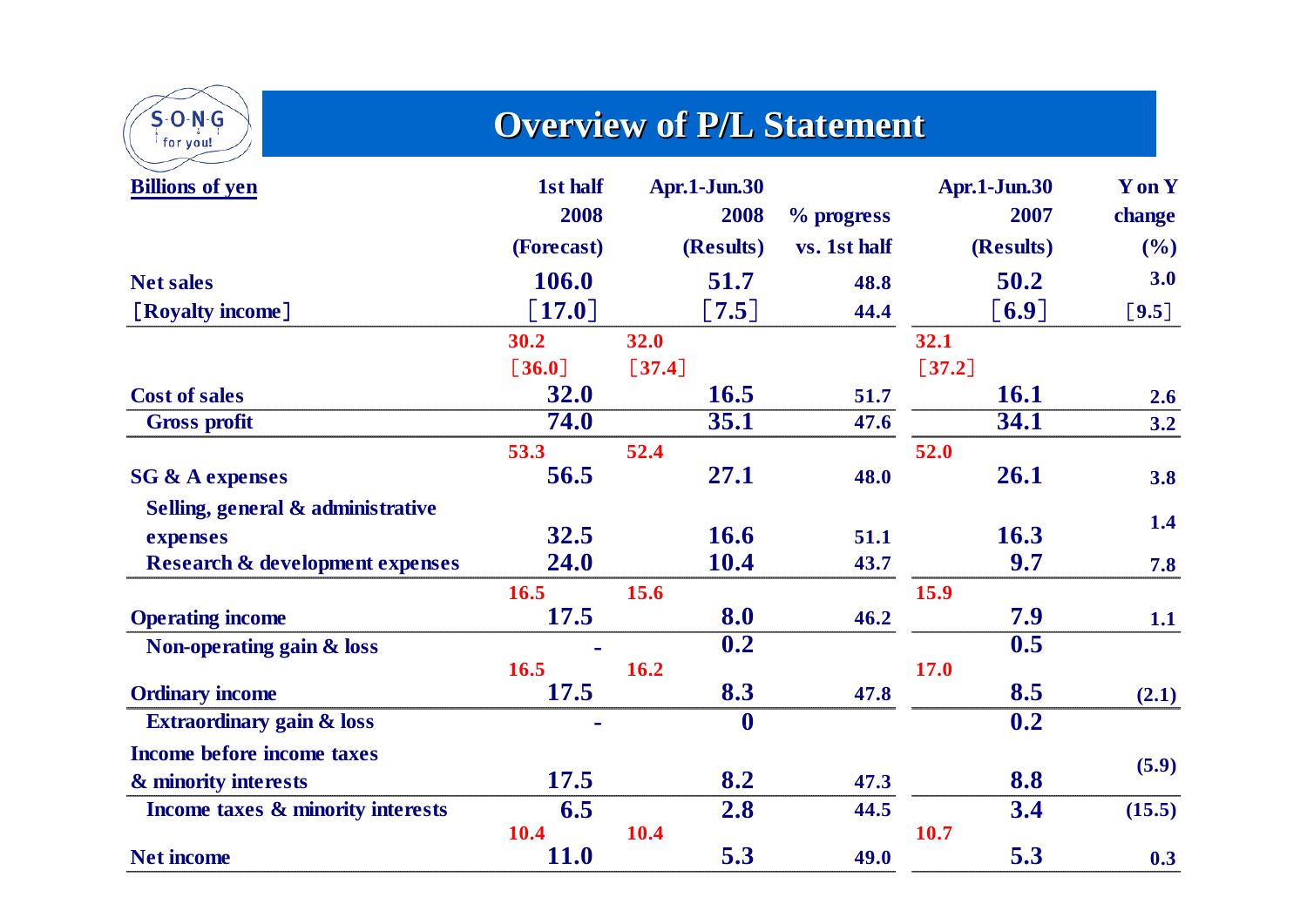

## **Highlights of Consolidated Financial Results Highlights of Consolidated Financial Results**

### **Net sales**  $+3.0\%$

#### **Total sales of ethical drugs stayed 0.5% increase over the same period of the previous fiscal year. Shionogi's core products including Crestor® and Oxycontin® steadily expanded their market shares in the domestic market. Sales of existing drugs, however decreased due to NHI drug price reduction on an average of 4.3%, gradual penetration of generic products into the market and other factors. Thanks to an increase of Crestor sales in the global market, royalty income increased. As a result, total sales increased by 3.0% over the same period of the previous year.**

### ■ Operating income **+1.1**%

 **Stayed slight increase due to an increased R&D expenses by 7.8% over the same period of the previous fiscal year, while gross profit increased by 3.2%.**

## $\blacksquare$  Ordinary income  $-2.1\%$

 **Decreased by 2.1% compared to the same period of the previous fiscal year due to exchange loss and other factors, while operating income increased slightly.**

## $\blacksquare$  Net income  $+0.3\%$

### **Remained in similar level of the same period of the previous fiscal year due to improvement of the tax burden ratio, while income before income taxes and minority interests decreased slightly.** 8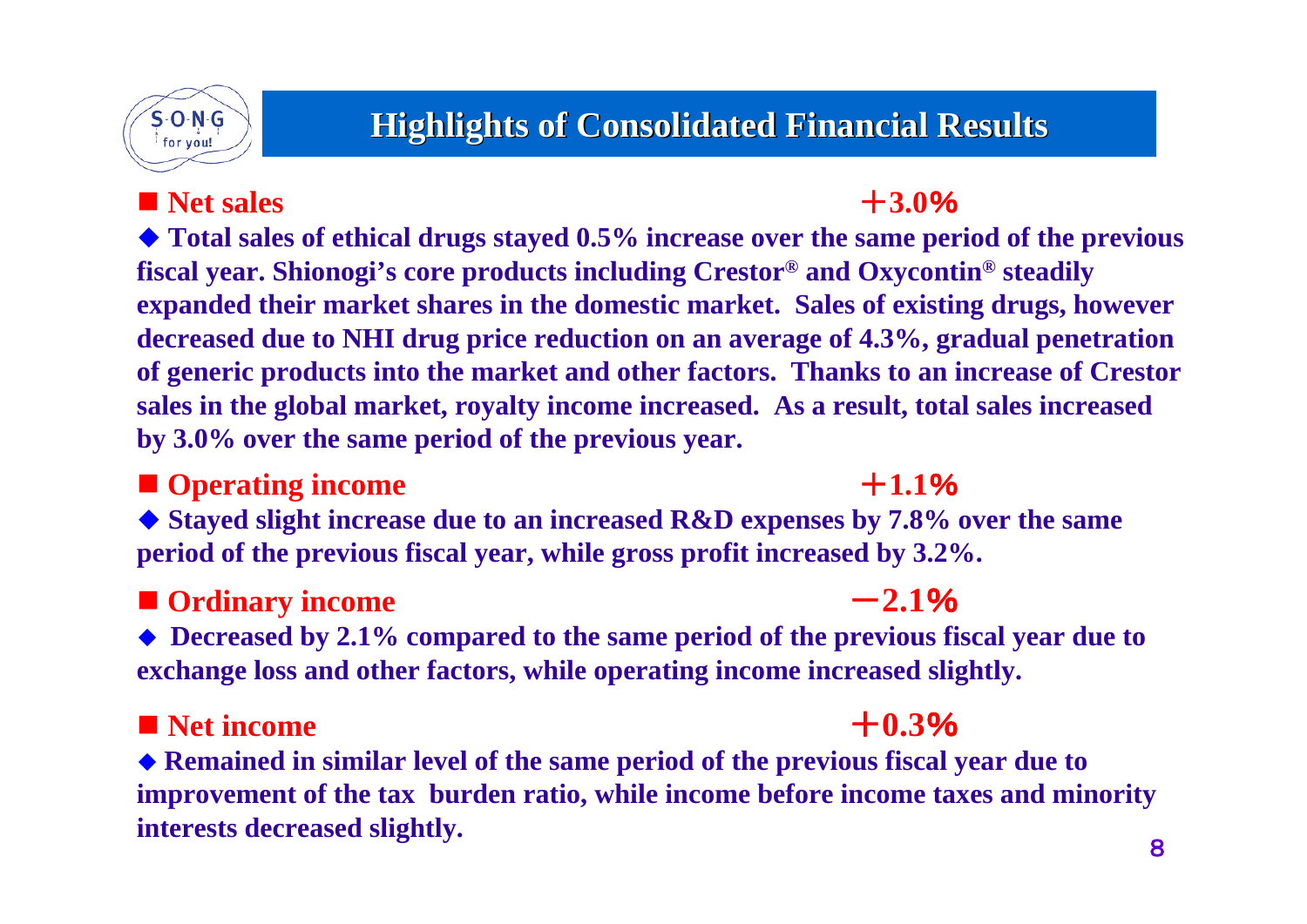

## **Pipeline Update (since May, 2008)**

<**Change of phases**>

- $\mathbb{R}^3$  **Irbetan® (SR-47436, hypertension)**
	- **Launched on July 1, 2008.**
- S-4661 (**Finibax<sup>®</sup>, Carbapenem** antibiotic)
	- ◆ Started additional studies for a new dosage of 1g t.i.d.<sup>\*</sup> **for severe infection in July, 2008** <sup>⇒</sup> **started phase 3 in Japan \* t.i.d.: three times a day**
- **S-021812 (Peramivir, influenza)**
	- **Confirmed significant improvement in the time to alleviation of symptoms as a primary endpoint in comparison with the placebo.**
	- **POC obtained** ⇒ **Phase 3 in preparation**
- **S-349572/S-265744/S-247303 (HIV infection)**
	- **Started phase 2a for S-349572 in June, 2008.**
- **S-555739 (Allergic disease)**
	- **Started phase 1 in the EU in July, 2008. (In Japan: phase 1 study is ongoing)**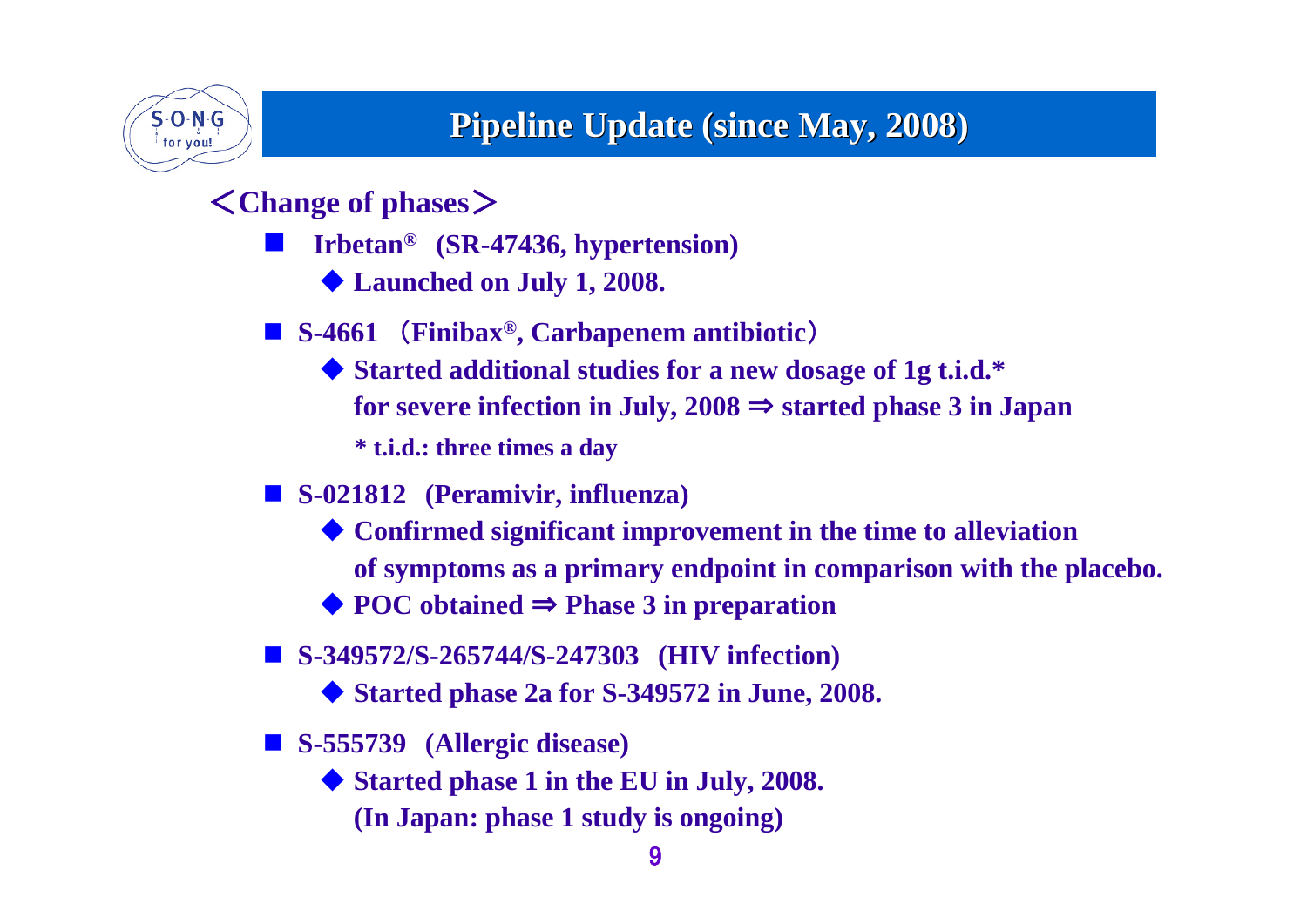

## **Pipeline Update (since May, 2008) Pipeline Update (since May, 2008)**

## <**Out-licensing activity**>

**S-3013 (Atherosclerosis)**

♦ **Phase 2 study is ongoing by Anthera, licensee of the product**

## <**In-licensing activity**>

- M **Differin® (Adapalene gel, Acne vulgaris) Galderma K.K.**
	- **Galderma K.K. received marketing and manufacturing approval in July, 2008**